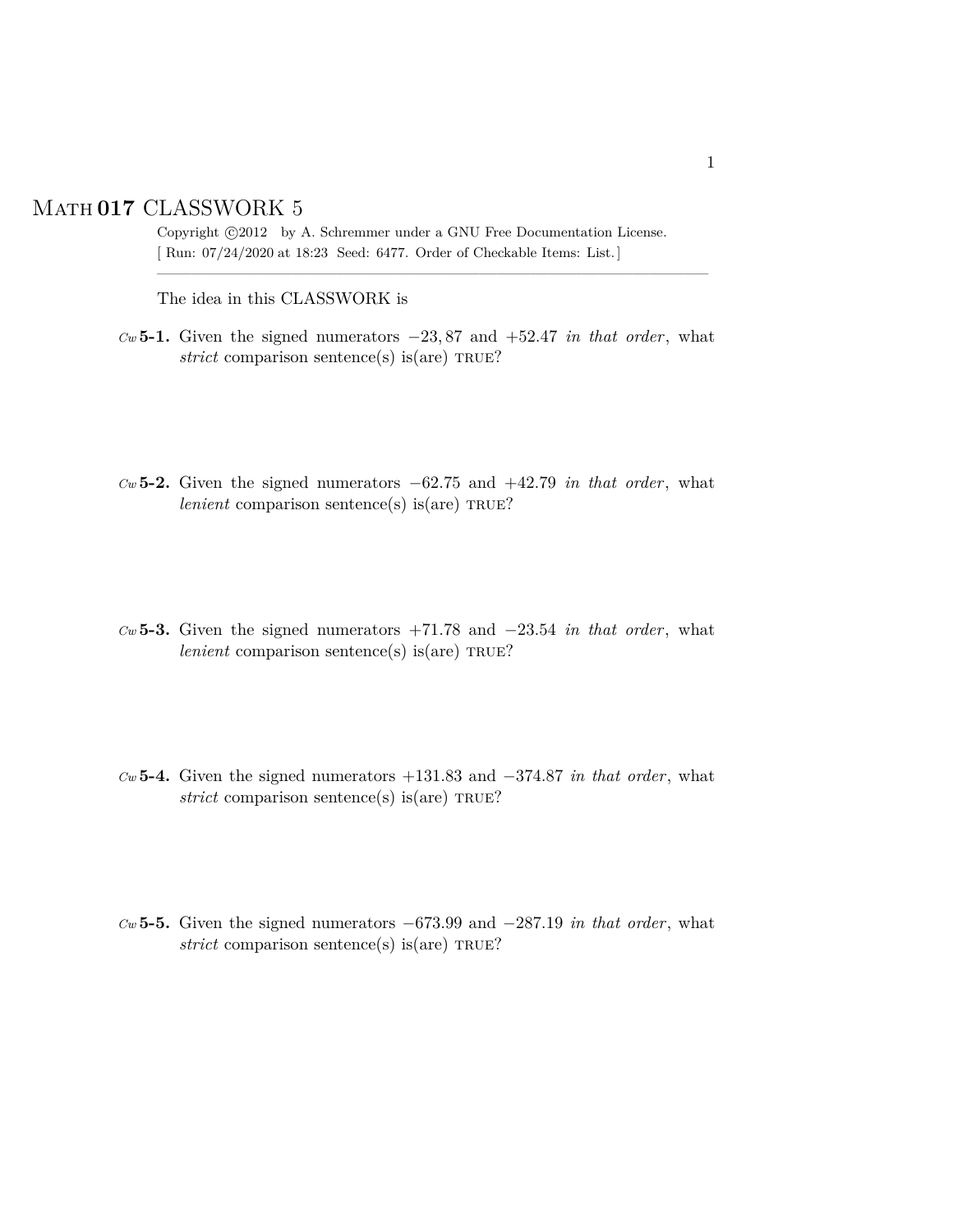- *Cw* **5-6.** Given the signed numerators −382.72 and −623.83 *in that order*, what *lenient* comparison sentence(s) is(are)  $TRUE$ ?
- *Cw* **5-7.** Given the signed numerators −691.37 and +803.77 *in that order*, what  $size$  comparison sentence(s) is(are) TRUE?
- *Cw* **5-8.** Given the signed numerators −456.88 and +323.28 *in that order*, what *size* comparison sentence(s) is(are) TRUE?
- *Cw* **5-9.** Given the signed numerators +275.48 and −692.66 *in that order*, what *size* comparison sentence(s) is(are) TRUE?
- *Cw* **5-10.** Given the signed numerators +267.72 and +912.78 *in that order*, what *size* comparison sentence(s) is(are) TRUE?
- *Cw* **5-11.** Given the signed numerators −465.22 and −234.19 *in that order*, what *size* comparison sentence(s) is(are) TRUE?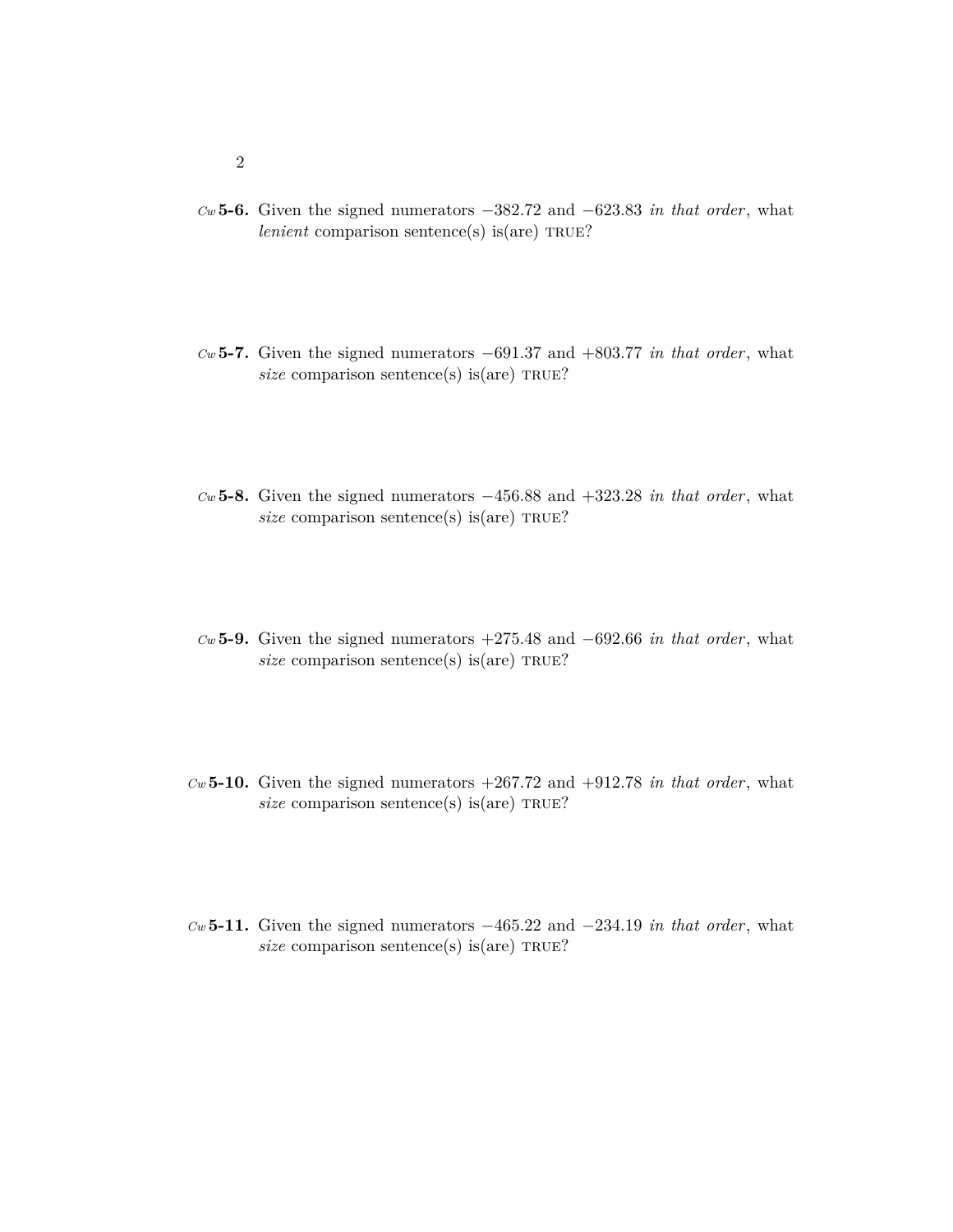$Cw$  **5-12.** Given the signed numerators  $+987.12$  and  $+745.45$  *in that order*, what  $size$  comparison sentence(s) is(are) TRUE?

 $Cw$  **5-13.** Identify the specifying-phrase  $-241.55 \oplus +782.15$ 

 $Cw$  **5-14.** Identify the specifying-phrase  $+458.45 \oplus -915.72$ 

 $Cw$  **5-15.** Identify the specifying-phrase  $-498.45 \oplus -945.12$ 

 $Cw$  **5-16.** Identify the specifying-phrase  $-128.45 \ominus +924.45$ 

*Cw* **5-17.** Identify the specifying-phrase  $+128.84 \ominus -945.12$ 

 $Cw$  **5-18.** Identify the specifying-phrase  $-264.84 \ominus -984.45$